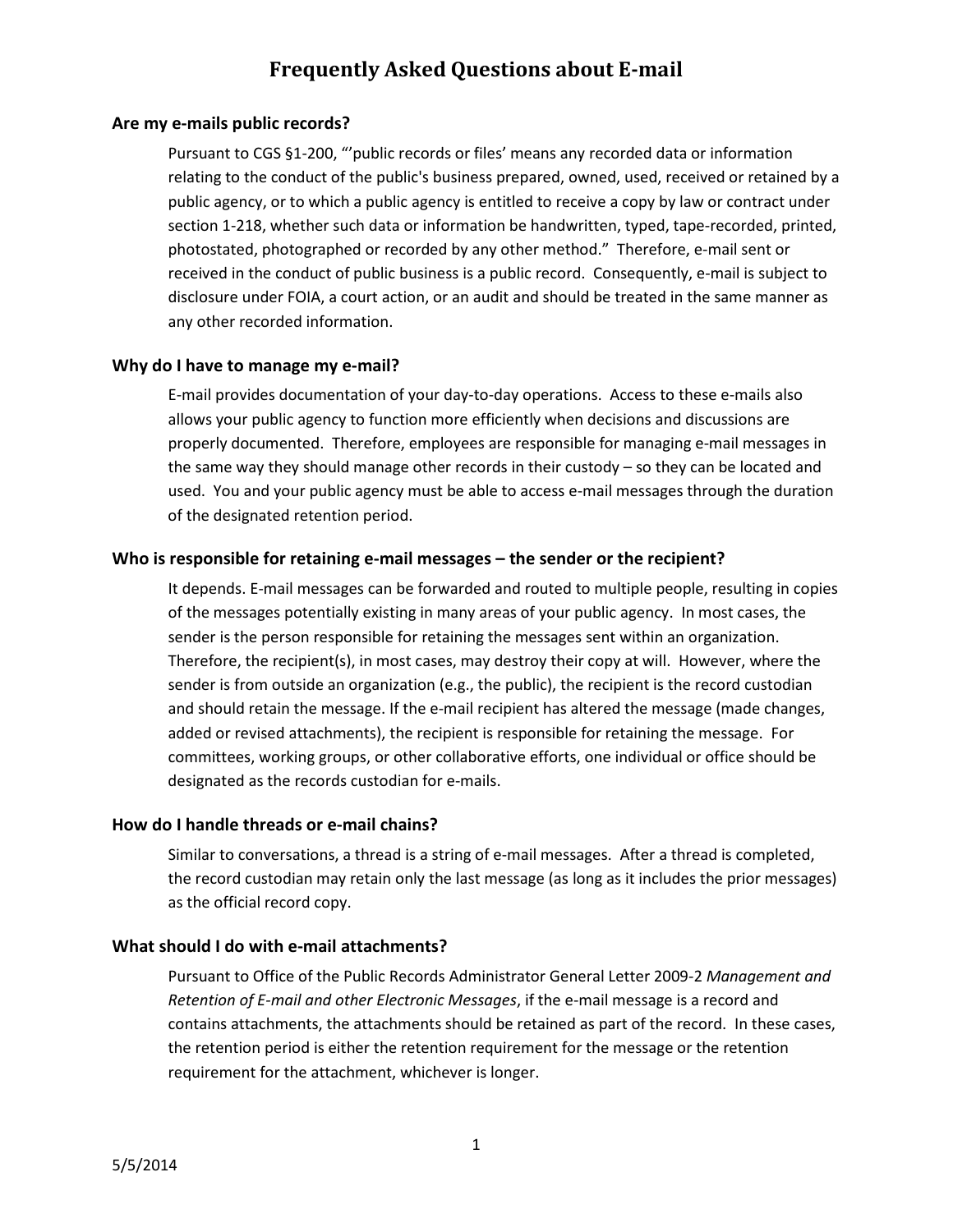## **How should I store e-mail during the designated retention period?**

E-mail systems are not designed to be filing systems. Each public agency should determine the best method for filing and storing e-mail messages that have a retention period longer than twoyears outside of the e-mail system, if possible. Whatever policy regarding the filing and storage of e-mails is adopted, agencies should use the same file plan for paper, e-mail, and network drives. Move e-mail messages to the appropriate folders on a regular basis.

## **Why can't I just keep every e-mail?**

Records generated through e-mail are subject to the same laws that regulate paper, microform, and other formats of state records. The more e-mail messages stored on the server the longer and more complicated search and retrieval becomes. Searching through a high volume of emails is time consuming, and attempting to locate a single e-mail record is often difficult regardless of available search tools. In addition, records kept beyond their retention date can become a liability, and the high cost of storage space can be prohibitive.

## **Do I have to get permission to destroy my e-mail?**

In accordance with CGS §§ 11-8, 11-8a(c) and 7-109, the Public Records Administrator must approve the destruction of records which have met all retention requirements. However, certain types of e-mail may not require the approval of the Public Records Administrator for deletion. Disposal requests for email should be submitted for the department or the entire public agency. Refer to General Letter 2009-2 Management and Retention of E-mail and other Electronic Messages for detailed guidance.

## **Where do I start?**

Just like paper records, not all e-mail has the same retention period. E-mail messages need to be evaluated for their content and purpose to determine the length of time the message must be retained in accordance with the appropriate Retention Schedule.

**Step 1:** Conduct an inventory of your e-mail.

**Step 2:** Determine which records series the message belongs to, for example:

**Transitory Correspondence** consists of communication that does not relate to an employee's job responsibilities or has a short term administrative value.

Examples:

- Staff announcements of a general nature (i.e. *The long-term health insurance representative will be available for questions on Tuesday.*)
- CC or bc copy of an e-mail where there is no action required on the part of the employee being copied.

**Routine Correspondence** consists of any communication that is part of or relates to commonplace tasks or duties within an office and is done at regular or specified intervals.